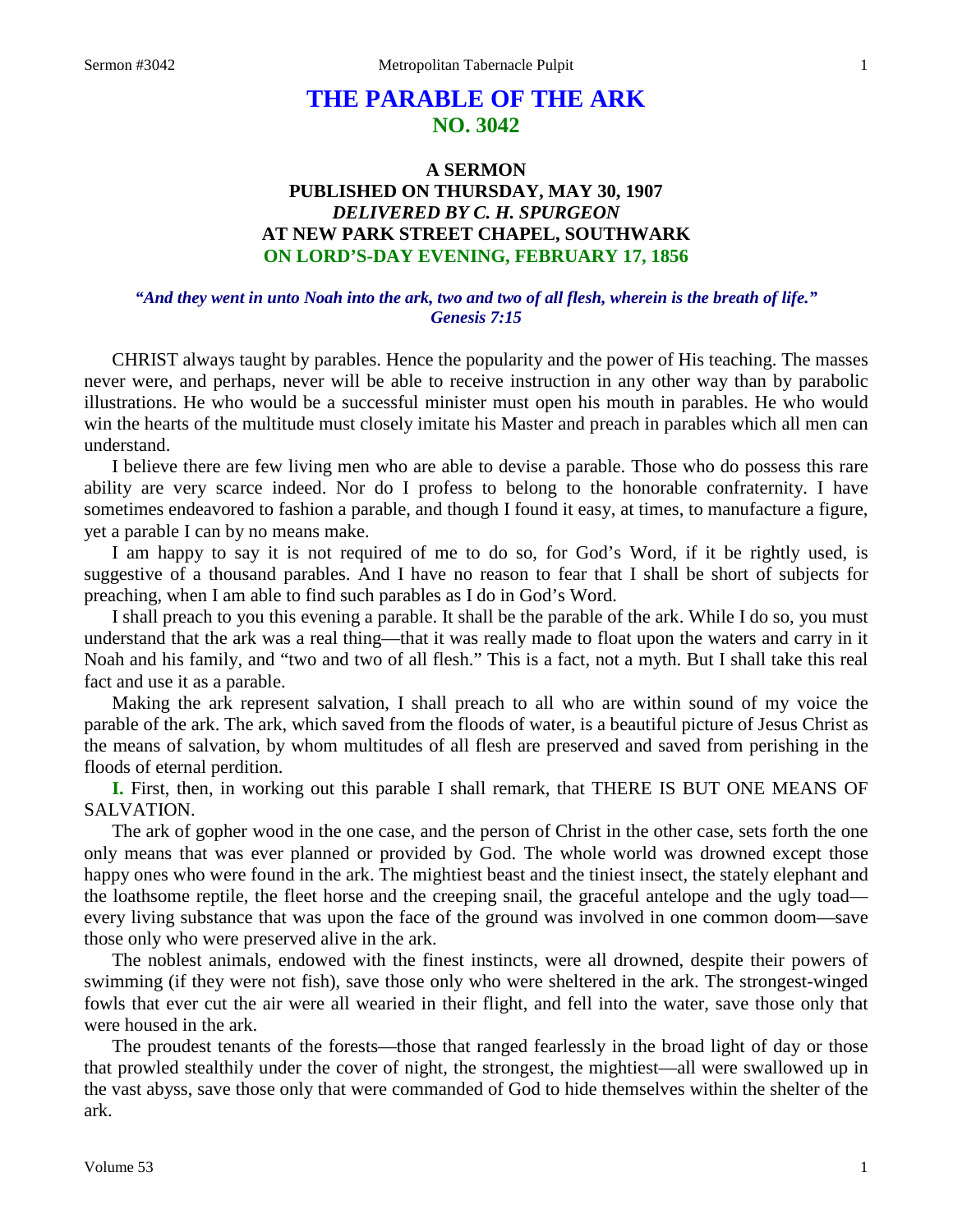Even so, in the application of my parable, there is only one way of salvation for all men living under heaven. There is only one name whereby they can be saved. Would you be saved, rich man? There is no way but that whereby the poverty-stricken pauper is also to be saved. Would you be delivered, you man of intelligence? You shall be saved in the same way as the most ignorant. "There is none other name under heaven given among men, whereby we must be saved," but Jesus Christ, and Him crucified.

There were not two arks, but one ark—so there are not two Saviors, but one Savior. There was no other means of salvation except the ark—so there is no plan of deliverance except by Jesus Christ, the Savior of sinners. In vain you climb the lofty top of Sinai—fifteen cubits upwards shall the waters prevail. In vain you climb to the highest pinnacles of your self-conceit and your worldly merit—you shall be drowned—drowned beyond the hope of salvation for, "other foundation can no man lay than that is laid, which is Jesus Christ."

Would those in my congregation be saved? They must all be saved by one way. Do they object to Christ as the plan of salvation? Then they must be damned, for there is no other hope for them. Do they think this too hard? Do they think the revealed plan of salvation too humbling? Then they must sink, even as the sons of Adam sank beneath the mighty flood and all flesh was utterly consumed by the overwhelming billows.

There is but one way. Enter into the ark. Take refuge in Christ, for only thus can you be saved. But "how shall you escape if you neglect so great salvation?" By what means shall you secure your souls or your bodies either? What plans can you devise for your security? Your refuges shall prove to be refuges of lies. The wind, the rain, the hail, and the tempest shall destroy them. There is one Savior, but there is only one.

**II.** Proceeding with my parable, I must direct your attention to THE SIZE OF THIS ARK, for this may be comforting to you.

If you read the fifteenth verse of the sixth chapter, you will find that the ark was of immense size. "The length of the ark shall be three hundred cubits, the breadth of it fifty cubits, and the height of it thirty cubits." It is an old objection of infidels that there was not room enough in it for all kinds of creatures that lived on the face of the earth.

But we know, on divine authority, that if there had not been room enough in it for all the different kinds of creatures which were then alive, they would have been drowned. Yet of every kind some were safely housed, so that room enough was found for them all. This is not very logical, perhaps you will say, but it is conclusive enough for us, if we believe in revelation.

Yet there really is no reason for anyone to make the objection and we have no room to entertain it, since the most eminent calculators have proved to demonstration that the vessel called the ark was of immense size, and was able, not merely to hold all the creatures, but all the provender they would require for the year during which it floated on the water.

I use this idea, without stopping to expound it further, to trace its analogy as a beautiful picture of the plan of salvation. Oh, what a capacious plan! The ark was a great ark, which held all kinds of creatures—and our Christ is a great Refuge, who saves all kinds of sinners. The ark was an immense vessel—in it floated a multitude of animals which were saved. Christ's salvation is an immense salvation and in it there shall be delivered a multitude which no man can number.

The narrow-minded bigot limits salvation to his own contracted notions, and he still says, "There shall none be saved except they walk arm-in-arm with me." Poor, little, miserable soul! He cuts his coat according to his own fashion and declares that, if men do not all cut their coats in the same way, they cannot be saved.

But the Bible preaches a great salvation. It says there is a multitude that no man can number, who shall stand before the throne of God. Here is assembled a multitude of sinners, but if you all feel your need of a Savior, there is room enough for you in heaven. Here is a multitude of hearers, but if every one of you should come to Christ, with real penitence in your hearts and true belief in Him, you would find that there was room enough for you. That saying is still true, "And yet there is room."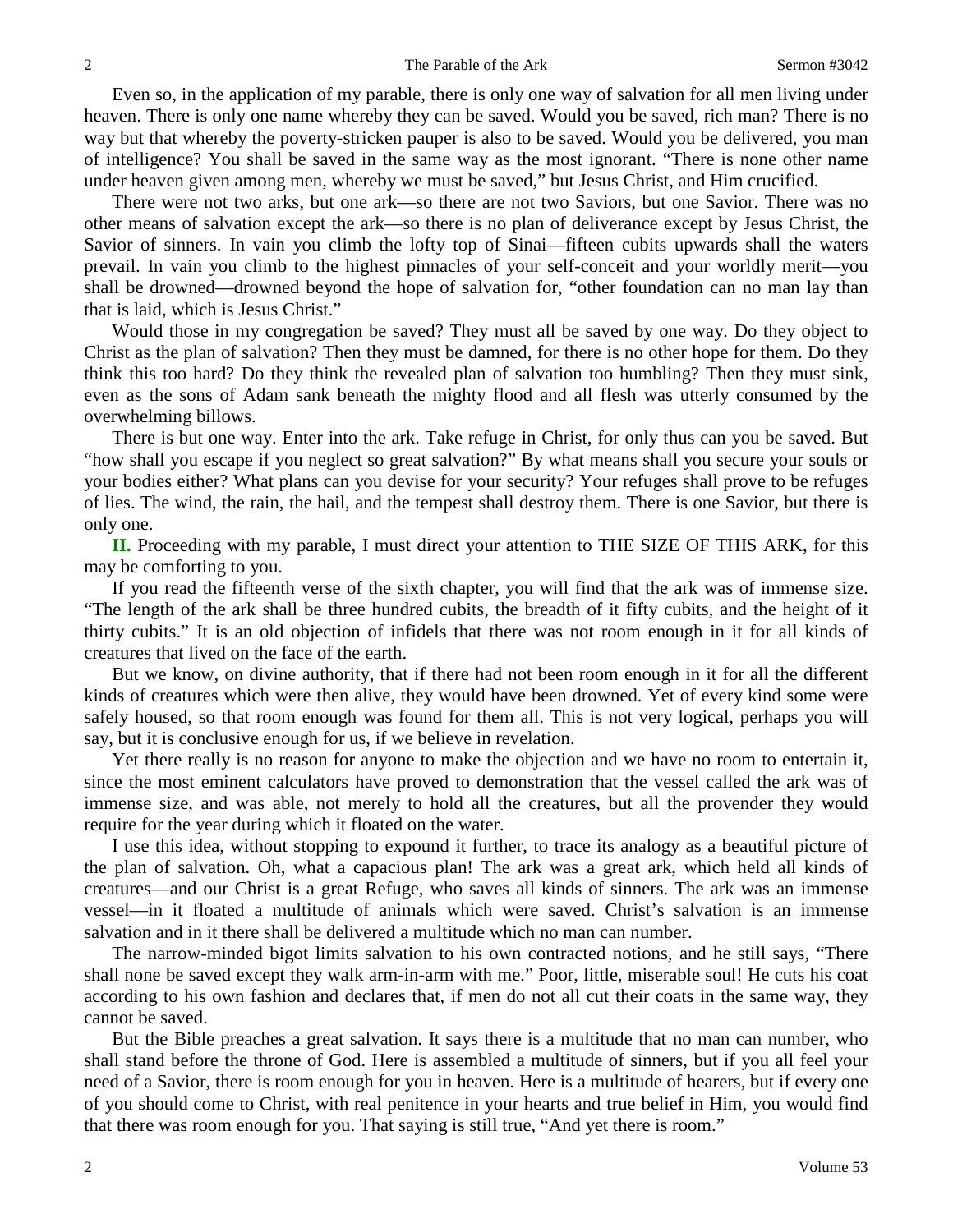#### Sermon #3042 The Parable of the Ark 3

There is not room enough for a Pharisee, for a man who does not feel himself a sinner, for a hypocrite. No, nor for a formalist, but there is room enough for every convinced sinner under God's heaven. Our Redeemer is able to save to the uttermost all that come unto God by Him. He is able to save all of you. If the Father, who has sent Him, draw you, and you come unto Him, doubt not that there is room for you. Do not think, beloved, because we preach election, that we preach the election of a few. [See sermon #123, Particular Election] I find that this is a common mistake. Someone will say to me, "I don't like your Calvinism, sir, because it says that there are a few elected and that nobody else will be saved."

Nay, sir, but it does not say any such thing. It says they are a multitude that no man can number who have been elected. And who knows but what you are one of them? Calvinism gives you ten thousand times more reason for hope than the Arminian preacher, who stands up and says, "There is room for everybody, but I do not think there is any special grace to make them come. If they won't come, they won't come, and that is the end of it. It is their own fault and God will not make them come."

The Word of God says they cannot come, yet the Arminian says they can. The poor sinner feels that he cannot, yet the Arminian declares positively that he could if he liked. And though the poor sinner feels sometimes that he would if he could, and groans over his inability, this blind guide tells him it is all nonsense. Whereas, it is, in truth, God's own work.

You must feel it and you may plead against yourself on account of it, but you shall *come* for all that. He will not plead against you, but He will put strength in you. There is more hope for you in the pure Gospel of the blessed God, than there is in those fancies and fictions of men which are nowadays preached everywhere, except in a few places where God has reserved unto Himself a people who have not bowed their knee to the Baal of the age.

**III.** In the third place, note that THE ARK WAS A SAFE REFUGE.

Noah was commanded to make an ark of gopher wood, and lest there should be any leakage in it, he was commanded to "pitch it within and without with pitch." The ark had no harbor to go to and we never read that Noah called up Shem, Ham, and Japheth to work at the pumps, nor yet that they had any, for there was not a leak in her.

No doubt there were storms during that year, but we do not hear that the ship was ever in danger of being wrecked. The rocks, it is true, were too low down to touch her bottom, for, "fifteen cubits upward did the waters prevail, and the mountains were covered." Rising twenty-seven feet above the loftiest mountains, she had no quicksands to fear—they were too deep below her keel.

But of course she was exposed to the winds. Sometimes the hurricane might have rattled against her and driven her along. Doubtless, at another time, the hail beat on her top, and the lightning scarred the brow of night, but the ark sailed on, not one was cast out from her, nor were her sailors wearied with constant pumping to keep out the water, or frequent repairs to keep her secure. Though the world was inundated and ruined, that one ark sailed triumphantly above the waters. The ark was safe and all who were in her were safe, too.

Now, sinner, the Christ I preach to you is such a refuge as that. His Gospel has no flaw in it. As the ark never sank, and the elements never prevailed against it, so Christ never failed. He cannot fail. All the principalities and powers are subject unto Him. Those who are in Christ are sheltered from every storm. They shall never perish, neither shall any pluck them out of His hands.

Remember that God gave the pattern and Noah perfected the work of the ark before a single fountain of the great deep was broken up, or one drop of the desolating storm fell from the vengeful clouds. And it is not less true that our glorious Lord was set up, in the counsels of eternity, a perfect Christ, before the clouds of vindictive wrath began to brew on account of man's iniquity. And His mighty work of mediation was finished before your poor soul was invited to take shelter in Him.

Oh, methinks, as the angels looked out of the windows of heaven upon the swelling tide and saw how securely the ark rode upon its surface, they never doubted that all who were inside were as safe as the ark itself—and is there any reason to doubt that those who are in Christ are as safe as Christ? "They that trust in the LORD shall be as mount Zion, which cannot be removed, but abideth forever."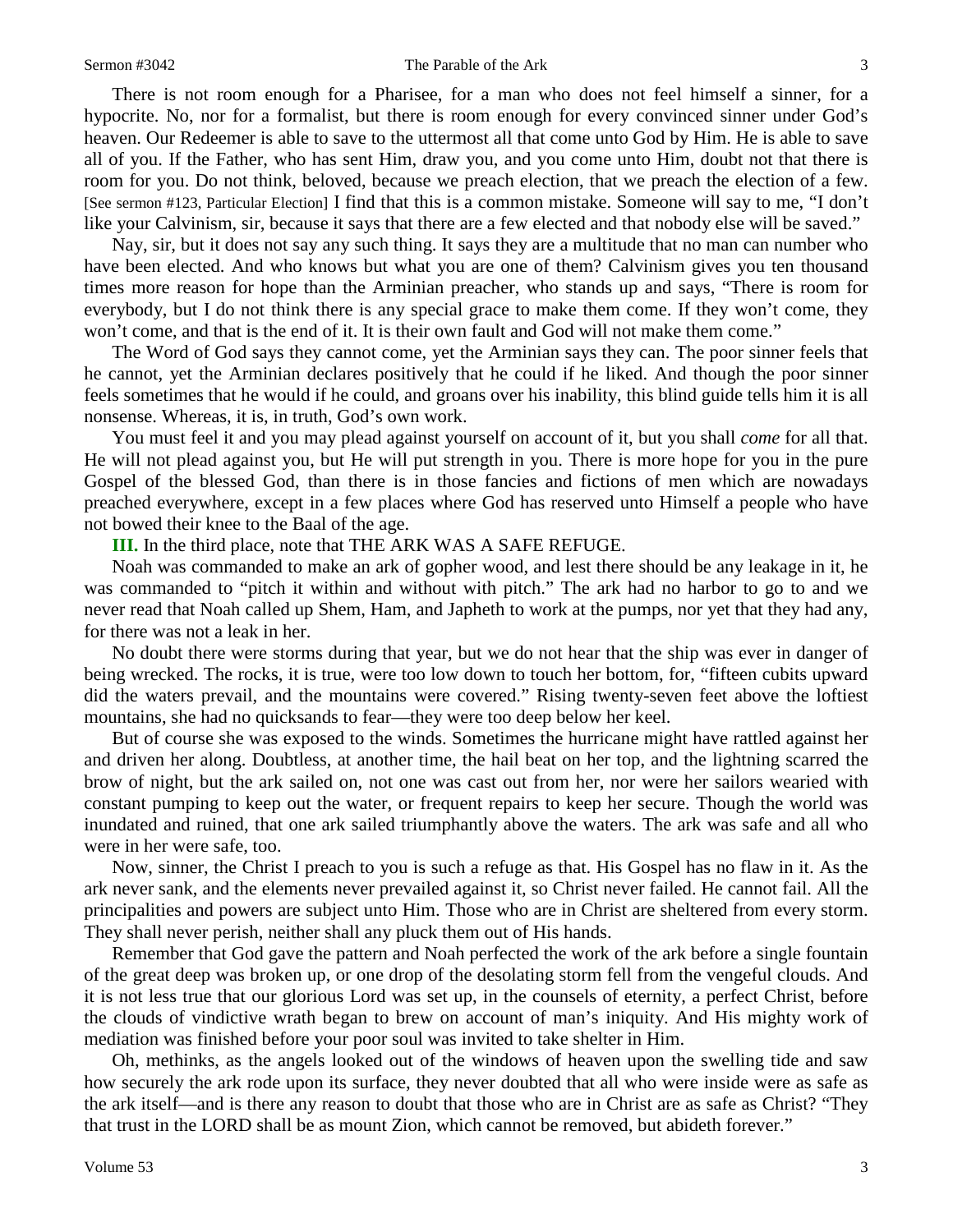They that trust in the Lord are blessed. They are like trees planted by rivers of water—their leaf shall not wither and whatsoever they do shall prosper. If you once come unto Jesus and trust in Him, there is no fear of your sinking. There will be storms, tempests will beat around you—these you will be sure to have—but you will be too high up ever to strike on the rocks. If you are once on board the good ship of salvation, you will be lifted up too high above the floods to be swallowed in the quicksands. With cheerful heart, I can "commend you to God, and to the word of his grace." Christ will preserve you.

Believers, could you give up to anybody the doctrine of your security in Christ? No, I know you could not. Touch one of my brethren or sisters in the Lord who attends this chapel on that point and you will soon get your answer. I have sometimes heard disputes outside the chapel door, when some, who do not believe the truth, have been disputing it, and I have felt confident that I might leave its defense in your hands. There are mighty men of valor among you, who are not ashamed to uphold the whole counsel of God, even as I am constantly anxious to declare it.

**IV.** Now I go to another part of the parable. The creatures in the ark of course wanted light—but it is a singular thing that THERE WAS ONLY ONE WINDOW IN THE ARK.

In the sixteenth verse of the sixth chapter we read, "A window shalt thou make for the ark." I have often wondered how all the creatures could see through one window, but I have not wondered what was meant by it, for I think it is easy to point the moral. There is only one window whereby Christians ever get their light. All who come to Christ and receive salvation by Him are illuminated in one way.

That one window of the ark may fitly represent to us *the ministry of the Holy Ghost.* There is only one light which lightens every man who comes into the world, if he be lightened at all. Christ is the light and it is the Holy Spirit of truth by whom Christ is revealed. Thus we discern sin, and righteousness, and judgment. No other conviction is of any real value.

As we are brought under the teaching of the Spirit, we perceive our guilt and misery—and our redemption and refuge in Christ. There is only one window to the ark. "Why," says one, "there are some of us who see light through one minister and some through another." True, my friend, but still, there is only one window. We ministers are only like panes of glass, and you can obtain no light through us but by the operations of the same Spirit that works in us. And even then, the different panes of glass give different shades of light.

There you have your fine polished preacher—he is a bit of stained glass, not very transparent, made to keep the light out rather than to let it in. There is another pane. He is a square-cut diamond. He seems an old-fashioned preacher, but he is a bit of good glass, and lets the light through. Another one is cut after a more refined style, but he is plain and simple, and the light shines through him.

But there is only one light and only one window. He who reveals to us "the light of the knowledge of the glory of God in the face of Jesus Christ" is the Holy Spirit. We have only one Instructor, if we preach the truth. One brother may be preaching this night in the Church of England, another may be holding forth the Word of God amongst the Independents and others amongst the Baptists, but they have only one Spirit, if they are taught of God.

There was only one window to the ark, and though there were first, second, and third stories to the ark, all saw out of one window. And the little saint who is on the first story, gets light through the one window of the Spirit. And the saint, who has been brought up to the second story, gets light through the same window. And he, who has been promoted to the loftiest story, has to get light through the same window, too. There is no other means of our seeing except through the one window made to the ark, the window of the Holy Spirit.

Have we looked through that? Have we seen the clear blue sky above us? Or have we known that, when our eye of faith was dim and we could see nothing at all, still our Master was at the helm and would preserve us through all our darkness and difficulties?

**V.** Now, if you will read the chapter attentively, you will find it said, "ROOMS shall you make in the ark."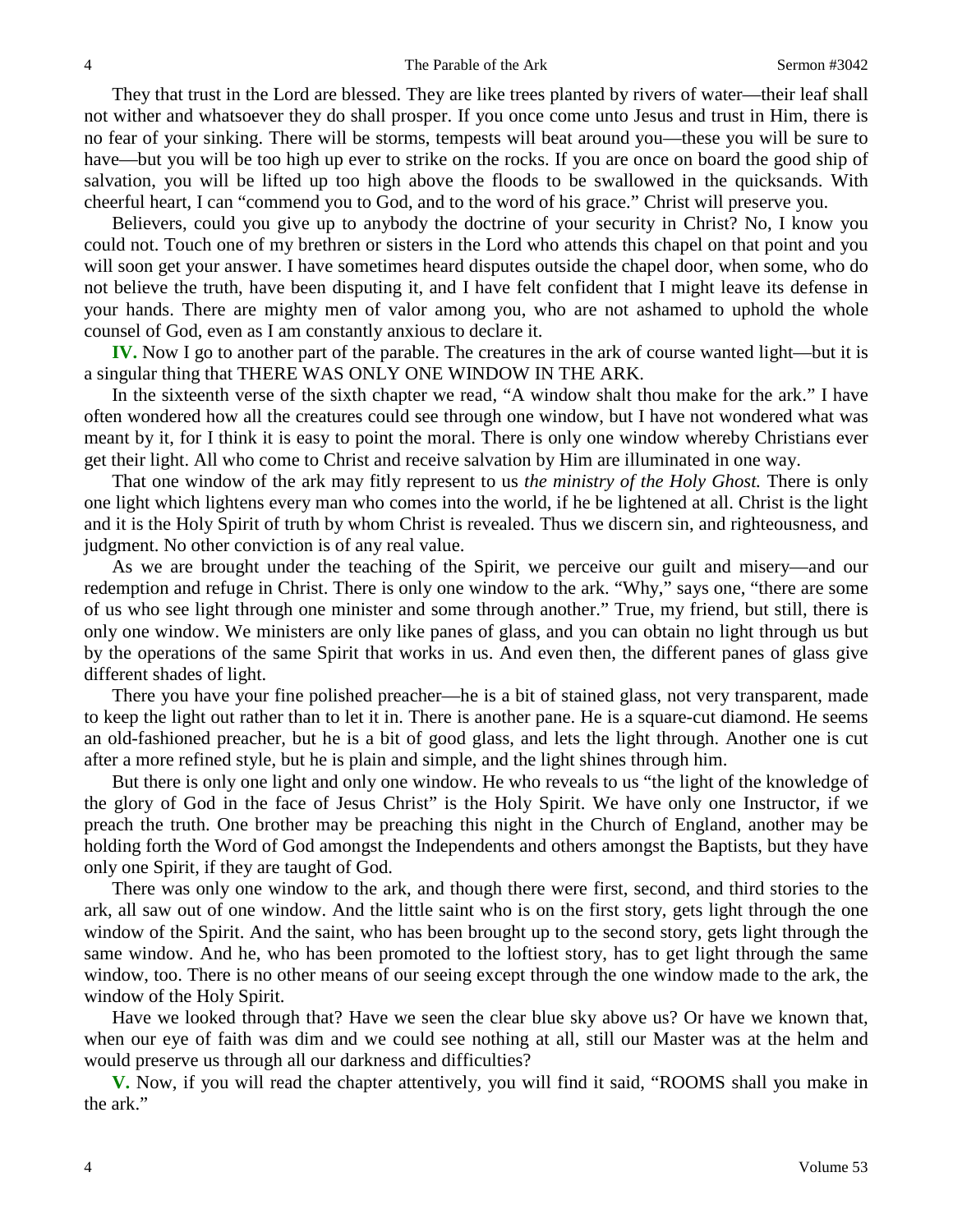When I read that, I thought it would serve for a point in the parable, seeing that it may teach my dear friends that they are not all to be put together—in the ark, rooms were made. Those who lived in one room did not stand or sit with those who lived in another—but they were all in the same ark.

So I have sometimes thought—"There are our Wesleyan friends, some of them love the Lord. I have no doubt they are in the ark, though they do not occupy the same apartment as we do. There are our Baptist friends who love the Lord—we welcome them in our room. Then there are our Independent friends, those also love the Lord. They are in another room. And our Presbyterian and Episcopalian brethren—in all these various sections are some who are called of God and brought into the ark—though they are in different rooms." But beloved, they are all in one ark.

There are not two Gospels. As long as I can find a man who holds the same Gospel, it does not matter what order of church government he adopts if he be in Christ Jesus—it is of little consequence what room he is in so long as he is in the ark. If he belongs to those of whom it is written, "By grace are ye saved, through faith, and that not of yourselves, it is the gift of God," I will call him brother.

We cannot all expect to be in one room. The elephants did not live with the tigers and the lions did not lie down with the sheep. There were different rooms for different classes of creatures—and it is a good thing there are different denominations, for I am sure some of us would not get on very comfortably with certain denominations.

We should need more liberty than we could get in the Church of England. We should want more freedom than we could get with the Presbyterians. We should need more soundness of doctrine than we could get with the Wesleyans, and we should want a little more brotherly love, perhaps, than we could get with some of the Strict Baptists. We should not entirely agree with them all. And happy is he who can sometimes put his head into one room, and sometimes into another, and can say to all who love the Lord Jesus Christ, "Grace be with you all, so long as you are but in the ark."

**VI.** But though there were many rooms in the ark, I want you to notice that THERE WAS ONLY ONE DOOR.

It is said, "And the door of the ark shalt thou set in the side thereof." And there is only one door into the ark of our salvation, and that is Christ. There are not two Christs preached—one in one chapel and another in another. "If any man preach any other gospel unto you than that ye have received, let him be accursed." There is but one Gospel.

We take in the righteous out of all sections, but we do not take in all sections. We pick out the godly from amongst them all, for we believe "there is a remnant according to the election of grace" in the vilest of them. But still, there is only one door—and "he that entereth not by the door, but climbeth up some other way, the same is a thief and a robber."

There was only one door to the ark. Some animals, like the giraffe, whose heads are higher than those of other animals, might have to bow their necks to go in by the same entrance as the waddling ducks which naturally stoop, even as they enter a barn. And so the lofty ones of this world must bend *their* stiff necks and bow their proud heads if they would enter into the church by Christ.

The swift horse and the slow-paced snail must enter by one door. So too the scribes and Pharisees must come in the same way as the publicans and harlots, or be forever excluded. All the beasts God had chosen went in by the one door—and if any had stood without and said, "We shall not enter in that way," they would have been standing outside till the flood overtook and destroyed them—for there was only one door.

There is only one way of salvation and there is only one means of getting into it—"Believe on the Lord Jesus Christ, and thou shalt be saved." But "he that believeth not," whoever he may be, must "be damned." There is no hope of any other way of salvation. He that comes in by the door shall be saved and Jesus says, "I am the door."

**VII.** Proceeding in the parable, you will notice that THIS ARK HAD SUNDRY STORIES IN IT. They were not all of one height—there were lower, second, and third stories.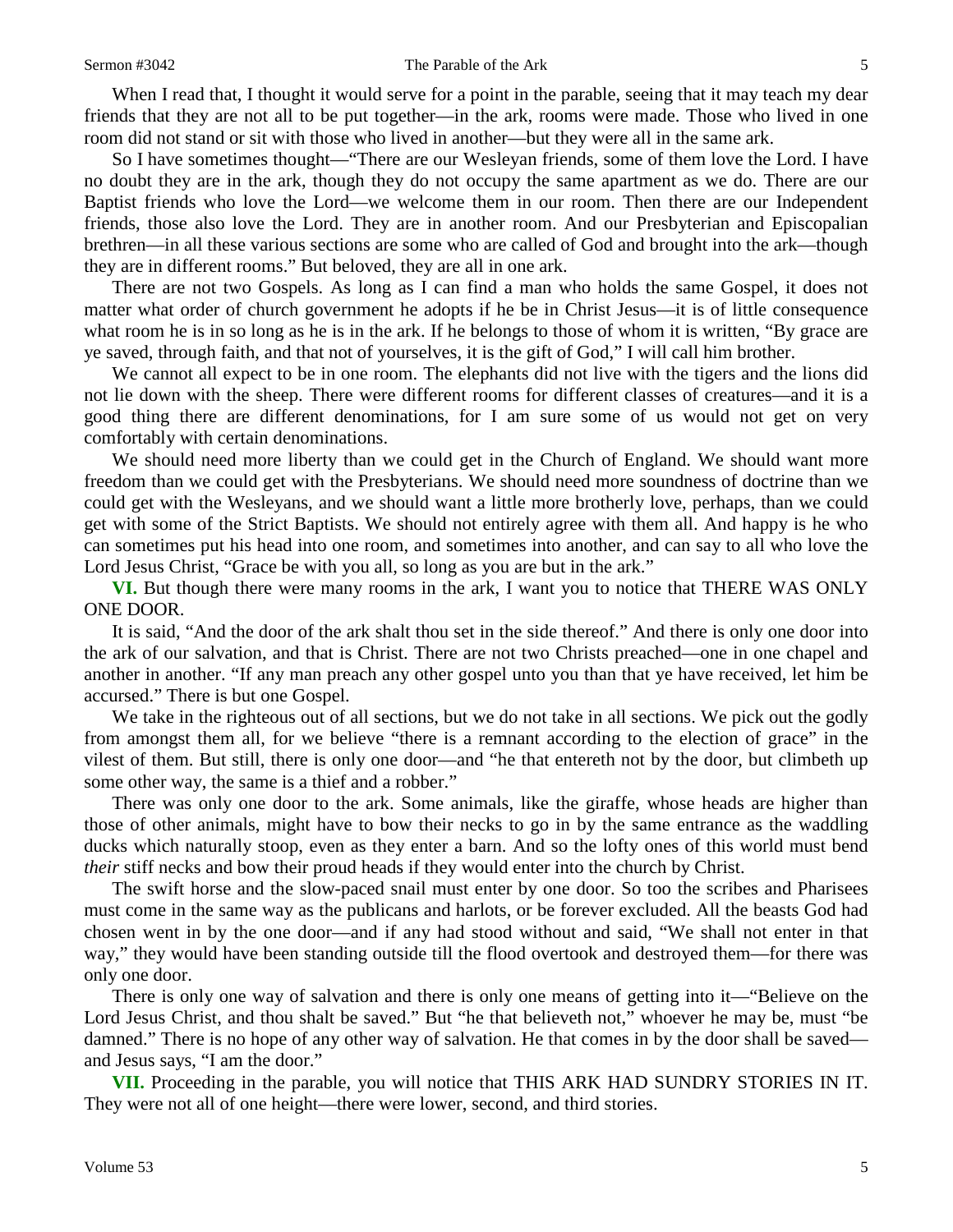This is, to me, a figure of the different kinds of Christians who are carried to heaven. There is my poor mourning brother, who lives in the bottom story. He is always singing,—

#### *"Lord, what a wretched land is this!"*

He lives just near the keel, on the bare ribs of the ark. He is never very happy. At times, a little light reaches him from the window, but generally, he is so far from the light that he walks in darkness and sees very little indeed.

His state is that of constant groaning—he loves to go and hear "*the corruption preachers.*" He revels with delight in the deep experience of the tried family of God. He likes to hear it said, "We must through much tribulation enter into the kingdom of God." If you paint the Christian life as a very gloomy one, he will like your picture, for his is gloomy indeed. He is always poring over texts such as this, "O, wretched man that I am!" He is down in the lower story of the ark. But never mind—he is in the ark, so we will not scold him, though he has little faith and very much doubt.

"With lower, second, and third stories shalt thou make it." There is one of our brethren who is up a little higher, and he is saying, "I cannot exactly say that I am safe, yet I have a hope that my head will be kept above the billows, though it goes hard with me at times. Now and then, too, the Lord bestows 'some drops of heaven' upon me. Sometimes, I am like the mountains of Zion, where 'the LORD commanded the blessing, even life for evermore.'" He is in the second story, but he is no safer, though he is happier, than the man on the ground floor.

All are safe so long as they are in the ark. Yet, for my part, I like the uppermost story best. I had rather live up there, where I can sing, "My heart is fixed, O God, my heart is fixed: I will sing and give praise." I love the place where the saints are "teaching and admonishing one another in psalms and hymns and spiritual songs."

I confess that I am obliged to go down to the lower story sometimes, but I like running up the ladder to the third deck, yet I am no more safe when I am in the top story than I am when I am in the bottom one. The same wave that would split the ship and drown me, were I in the lowest story, would drown me if I were in the highest.

However high some of us and however low others of us may be, the same vessel bears us all, for we are one crew in one boat—and there is no dividing us. Come, then, my poor desponding hearer, is that your place, somewhere down at the bottom of the hold, along with the ballast? Are you always in trials and troubles? Ah, well, fear not, so long as you are in the ark! Do not be afraid. Christ is your strength and righteousness. The ark was, in each and every department, a secure shelter to all who were shut in.

"Ah!" says one, "but I am down there, sir, at the bottom always, and I am afraid the vessel will sink." Do not be so silly. Why should your heart beget such fears? I knew a man who went up the Monument, and when he had got half way, he declared that it vibrated and was about to fall, and he would come down. But the Monument has not fallen. It is as safe as ever, and if fifty like him, or fifty thousand, went up, the Monument would be just as firm.

But some poor nervous Christians are afraid Christ will let them sink. A wave comes against the side of the ship, but it does not hurt the ship, it only drives the wedges in more tightly. The Master is at the helm—will not that assure your heart? It has floated over so many billows—will not that increase your confidence? It must indeed be a strong billow that will sink it now. Nay, there never shall be such a one.

And where, think you, is the power that could destroy the souls who are sheltered in the ark of our salvation? Who can lay anything to the charge of God's elect, since Christ has died and God the Father has justified us? Happy assurance! We are all safe, so surely as we are in the ark of the covenant.

The ark floated triumphantly on amidst all the dangers without, and when it finally rested on mount Ararat, and God spake to Noah again, saying, "Go forth of the ark, thou, and thy wife, and thy sons, and thy sons' wives with thee. Bring forth with thee every living thing that is with thee," the inventory was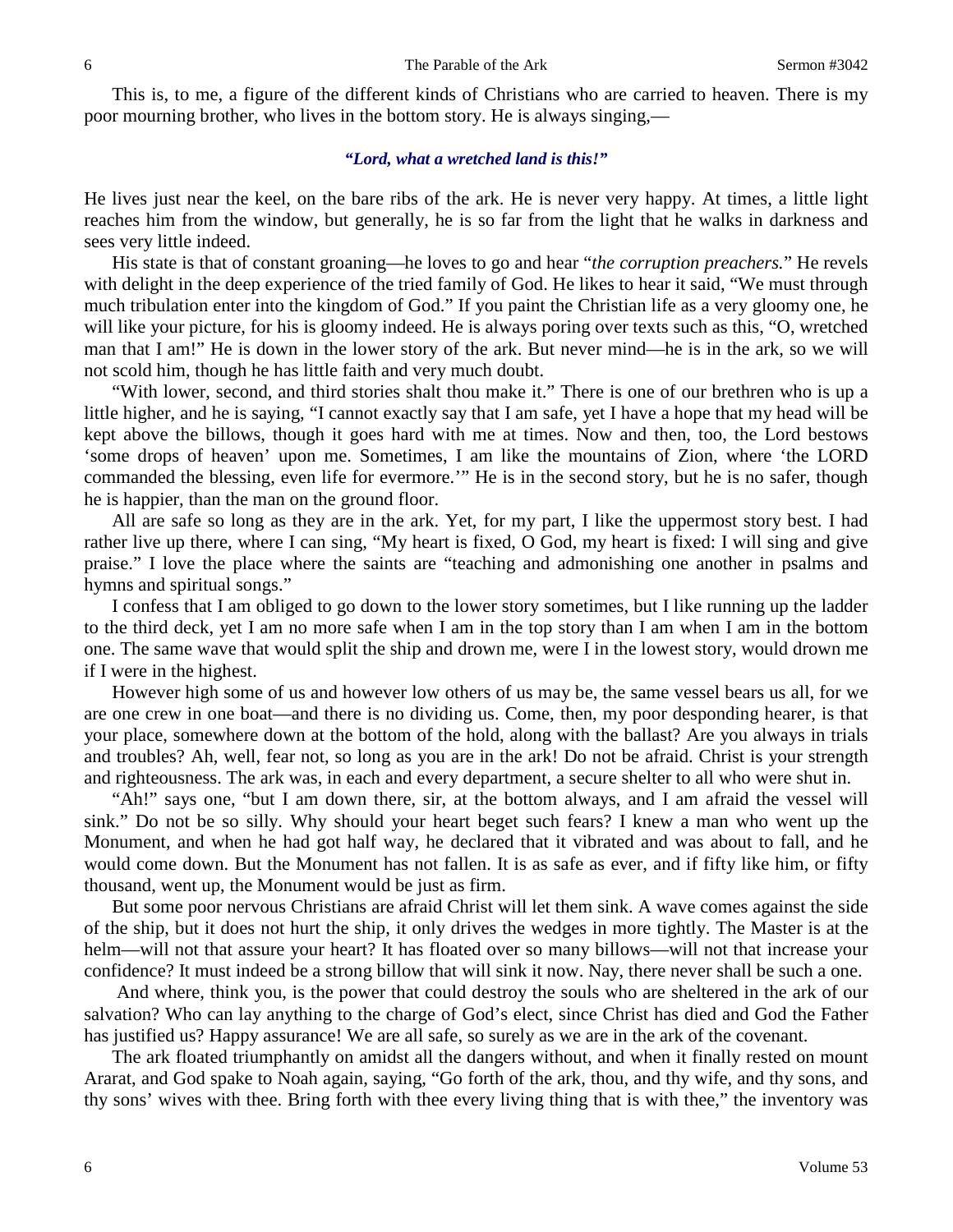complete and all were safely landed. So, too, will Christ present the perfect number of all His people to the Father in the last day—not one shall perish.

**VIII.** This brings me to notice, in the last place, THE DIFFERENT KINDS OF ANIMALS THAT ENTERED INTO THE ARK. Listen to the statement—"Of every clean beast thou shalt take to thee by sevens, the male and his female: and of beasts that are not clean by two, the male and his female."

This great ark was meant to save both clean and unclean beasts. In like manner, the great salvation of our Lord Jesus Christ is intended for sinners of all kinds, the clean and the unclean. There are some people in the world whom we may well reckon in the former class. They are in every way respectable. Their conduct in society is beyond reproach—exact in their commerce, they were never known to erase a figure in their account books. They would not defraud their neighbors, nor would they be so negligent of their fair fame as to do a disorderly action.

Their character is so amiable that their mothers might regard them from childhood as almost without a fault. They have grown up to mature years without the hideous taint of immorality—their practice has been always akin to piety. Their zeal for the law of God has been truly commendable, so that Christ Himself might have looked on them and loved them, although He would have tenderly and pitifully admonished them, as He said to the young man who came to Him, "One thing thou lackest."

Ay, but the desolations of the flood are so universal that there is no escape except in the ark. The clean beasts must go into the ark to be saved—and there is not a soul among you so good, nor a character so clean—but you have need of Christ, whether you know your need or not. You may be never so good and excellent but you will need a Savior. There is something about your character that is not clean. Your lives require purification which you can never find except in Christ.

But then, the unclean beasts went in likewise. Here is the opposite class. Are there not some of you, (we know there are such) whose education from early childhood has been vicious—certainly not virtuous? From your earliest recollections you have gone into the paths of open profanity. You have dived into the kennel and have steeped yourselves up to the very lips in the gall of bitterness.

You have been drunkards, swearers, Sabbath-breakers, and injurious. You have indulged in all kinds of iniquities. You are just the sort of persons we should liken to unclean beasts. Ay! then the ark was built on purpose for you, too. The most moral man will stand no better when he comes before God than you will. He must be saved just as you are. You must both be saved by the one common salvation or not at all. There is but one Savior for all who are saved—there is but one redemption for every one of you who really is redeemed. There is but one ark for the clean and the unclean.

"Ah!" says someone, "I suppose, then, the unclean beasts come from the courts, the alleys, and the filthy slums of the metropolis." Oh, no, not particularly so! We can find the unclean as plentifully in St. James's as in St. Giles's. There are some in, what you call "the higher circles" who, from infancy, have reveled in vice.

Soon did you learn to break the rule of your parents' authority. You laughed at your mother's tears, you sneered at your father's counsels—you drank up iniquity in your schooldays, as the greedy ox drinks up water. You made a boast of your wild riots. You tell of your wickedness now with an air of impertinent triumph. You brag of having sowed your wild oats. So infamous has been your career, in spite of good example and education, that I suppose, "Newgate" could hardly produce a class of unclean beasts more to be loathed than you are.

Well, now, to each class of sinners I preach. If you feel and deplore your uncleanness, there is mercy for you, unclean as you are. I beseech you, come into the ark and you will never be turned out. If God shall constrain you to come as He did those creatures, He will never, never drive you away. The ark was for the unclean as well as for the clean—for the swine as well as for the sheep—for the poisonous asp as well as for the harmless dove—for the carnivorous raven as well as for the turtle-dove.

All creatures came in—some of every sort. You swinish sinner, one of Satan's hogs, come in, and you shall be safe. And you lamb-like sinner, gentle and mild, come you in, for there is no other ark for you, and you will be drowned unless you come in by the same door into the great ark of salvation.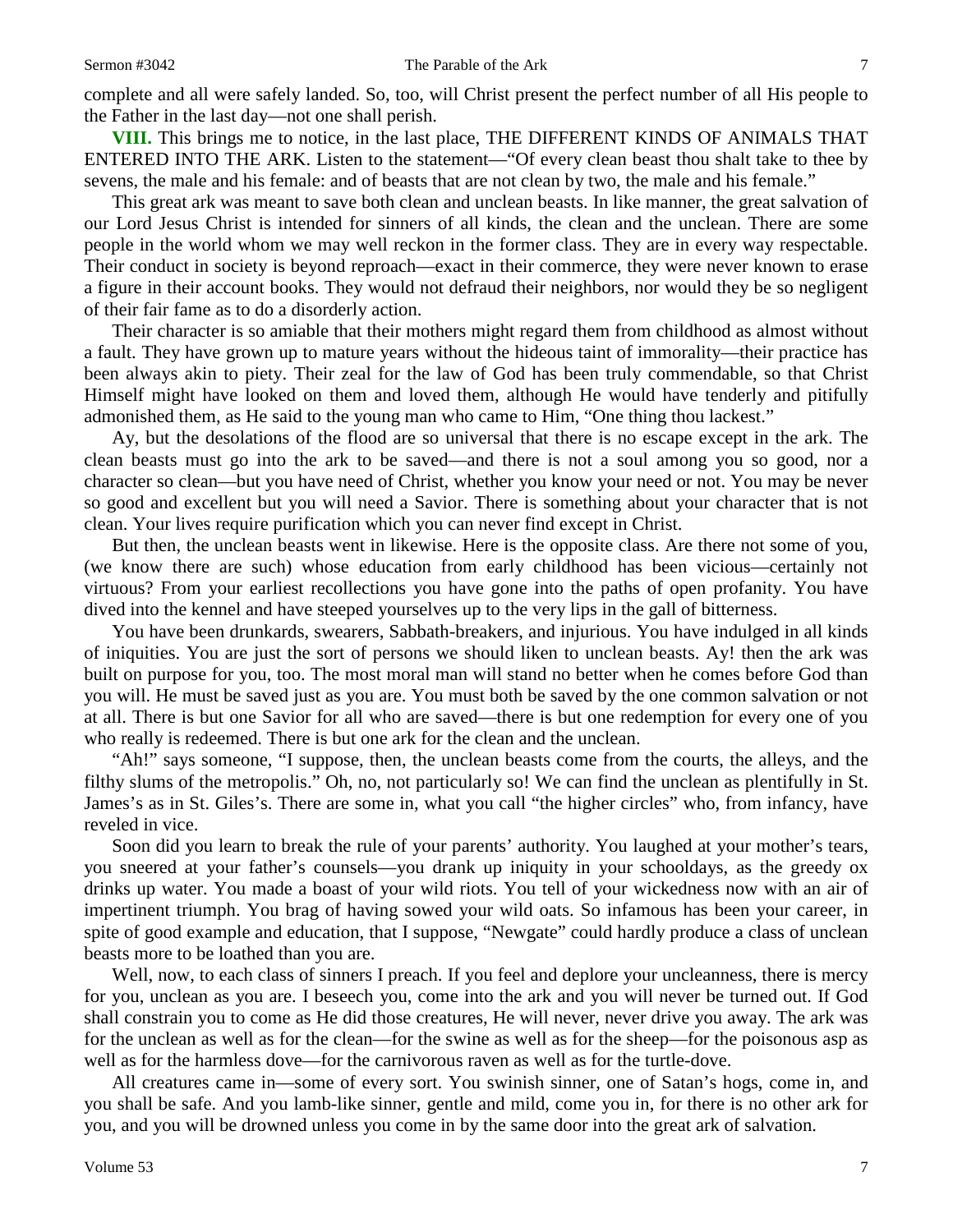Let us divide these creatures once more. *There were creeping things and there were flying things.* On the morning when the ark door was opened, you might have seen, in the sky, a pair of eagles, a pair of sparrows, a pair of vultures, a pair of ravens, a pair of hummingbirds, pairs of all kinds of birds that ever cut the azure, that ever floated on wing, or whispered their song to the evening gales. In they came.

But if you had watched down on the earth, you would have seen come creeping along a pair of snails, a pair of snakes, and a pair of worms. There ran along a pair of mice. There came a pair of lizards and in there flew a pair of locusts. There were pairs of creeping creatures as well as pairs of flying creatures.

Do you see what I mean by that? There are some of you who can fly so high in knowledge that I should never be able to scan your great and extensive wisdom—and others of you so ignorant that you can hardly read your Bibles. Never mind. The eagle must come down to the door and the ant must go up to it. There is only one entrance for you all—and as God saved the birds that flew, so He saved the reptiles that crawled.

Are you a poor, ignorant, crawling creature, that never was noticed—without intellect, without repute, without fame, without honor? Come along, crawling one! God will not exclude you. I have often wondered how the poor snail crawled in, but I daresay he started many a year before. And some of you have started for years and still you keep crawling on.

Ah, then, come along with you, poor snail! If I could just pick you up and help you on a yard or two, I would be glad to do it. It is strange how long you have been near to the ark, but not yet in—how long you have been near the portals of the church, but never joined it.

Remark again, *they all got in.* Do not fear if you are, in your own esteem, a crawling reptile—you may have the lowest possible opinion of yourself—still come. Nobody forbids you to come, however mean you are. Yea, and the meaner you are, the more willing do I feel to invite you, for Christ came not to call the righteous, but sinners to repentance.

What a strange assemblage was there that morning! But Noah was positively commanded to bring all sorts of creatures into the ark. He might have thought some too vile and worthless to preserve alive, yet his orders were to bring them in. When Peter was commanded to preach the Gospel to the Gentiles, God showed him in a vision, "all manner of four-footed beasts of the earth, and wild beasts, and creeping things, and fowls of the air," and said to him, "Rise, Peter, kill, and eat."

"Not so, Lord," said Peter, "for I have never eaten any thing that is common or unclean." And lo! "the voice spake unto him again the second time, What God hath cleansed, that call not thou common." In Christ there are some out of every nation, and kindred, and tongue, and people, who shall be saved to the praise of God and the Lamb forever and ever.

Moreover, it was a mysterious impulse by which God moved the creatures to come. The sight must have been imposing—the elephants, the camels, the dromedaries, the rhinoceroses and all the huge creatures walking in side by side (as it were) with the timorous hares, the tiny mice, the lizards, ferrets, squirrels, beetles, grasshoppers, and all such insignificant-looking little creatures. So it has been in the church of Christ and so it shall be to the end of her history—"As many as were ordained to eternal life believed," though their characters, by nature, were as various as this globe has ever witnessed—rude as barbarism's foulest sink, or polished as Grecian culture ever knew.

Now, dear hearer, I do not care about asking you who you are, or what you are—that has nothing to do with me. What I ask you is—*Are you in the ark or are you not?* You are saying, perhaps, "Sir, I do not care for you—why should you inquire about my condition?" But there will be a day when you will be like those who spake to Noah and said, "Go along, old greybeard; build your ark on the dry land, like a fool, as you are—build your ark there on the hillside, where the waters cannot come. As for us, we shall eat and drink, and if tomorrow we die, what will it matter, for we have eaten and drunk the merrier while we have had the opportunity."

In vain did Noah warn them that the waters would surely come. He seemed to them as one that mocked and they laughed at him. Even so, when I preached to you, this morning, of the resurrection, [See